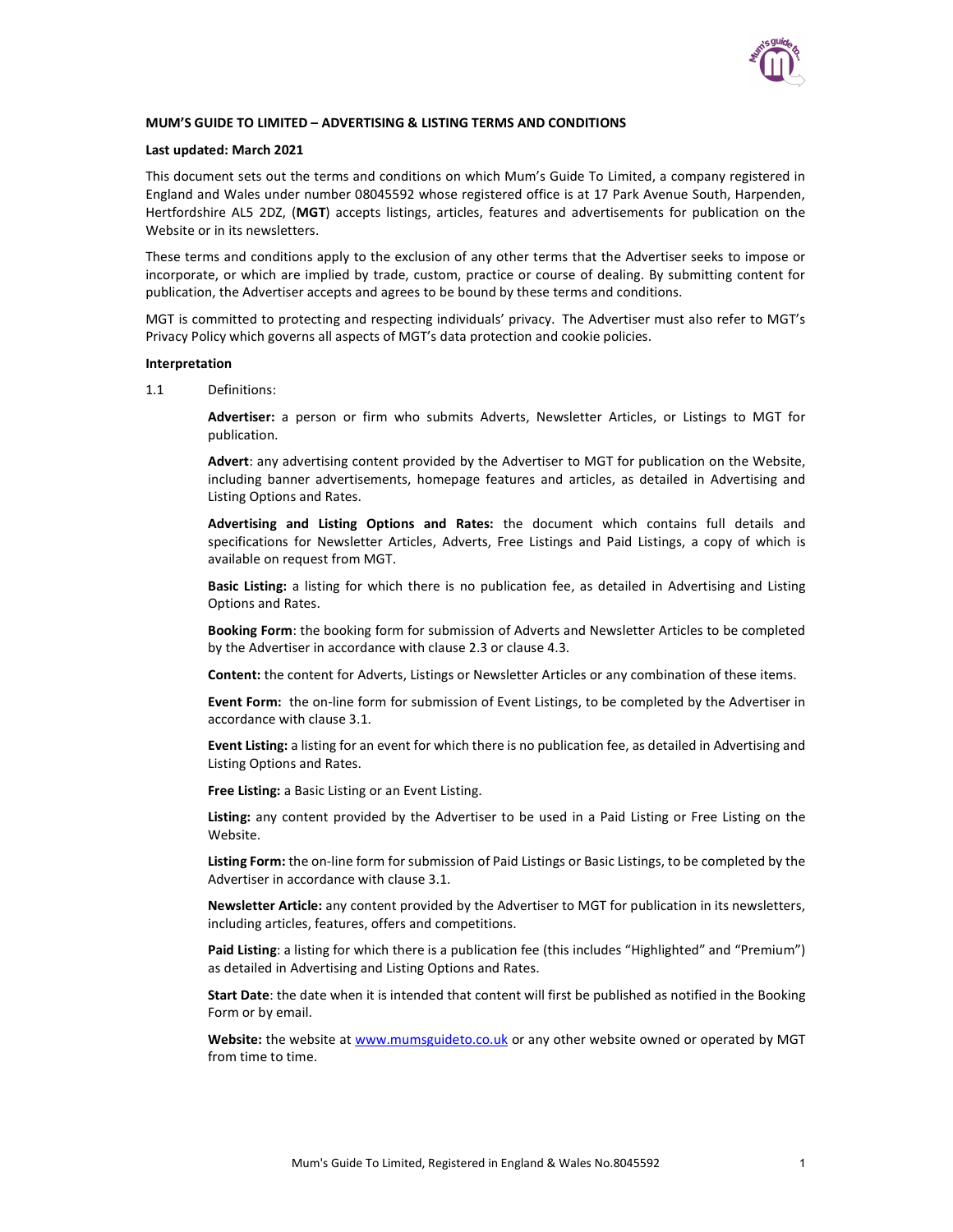

- 1.2 A reference to a statute or statutory provision is a reference to it as amended or re-enacted. A reference to a statute or statutory provision includes any subordinate legislation made under that statute or statutory provision, as amended or re-enacted.
- 1.3 A person includes a natural person, corporate or unincorporated body (whether or not having separate legal personality).
- 1.4 Any phrase introduced by the terms including, include, in particular or any similar expression, shall be construed as illustrative and shall not limit the sense of the words preceding those terms.
- 1.5 A reference to writing or written includes email.

### Adverts

- 2.1 If an Advertiser wishes MGT to publish an Advert, it must initially contact MGT by email or telephone to discuss its requirements, following which MGT will email a Booking Form to the Advertiser.
- 2.2 The Booking Form will contain details of the Advert, the duration for which it will be published, the Start Date and the fee payable. It is the responsibility of the Advertiser to check the Booking Form and complete any missing details.
- 2.3 The Advertiser must submit the completed Booking Form to MGT at which point and on which date a contract shall come into existence on these terms and conditions.

### Listings

- 3.1 If an Advertiser wishes MGT to publish a Free Listing or a Paid Listing, the Advertiser must complete and submit MGT's on-line Listing Form or Event Form (as appropriate). The Listing Form and/or the Event Form must include the content of the Listing and contact details of the Advertiser. For Paid Listings, the Listing Form must also include the duration for which it will be published.
- 3.2 When MGT has received and approved the Listing, MGT will publish it on the Website, at which point and on which date a contract shall come into existence on these terms and conditions.

#### Newsletter Articles

- 4.1 If an Advertiser wishes MGT to publish a Newsletter Article, it must initially contact MGT by email or telephone to discuss its requirements, following which MGT will email a Booking Form to the Advertiser.
- 4.2 The Booking Form will contain details of the Newsletter Article and the fee payable. It is the responsibility of the Advertiser to check the Booking Form and complete any missing details.
- 4.3 The Advertiser must submit the completed Booking Form to MGT at which point and on which date a contract shall come into existence on these terms and conditions.

# Delivery and Publication of Content

- 5.1 The Advertiser must ensure that all Content:
	- **5.1.1** is provided to MGT in accordance with any timescales set out in Advertising and Listing Options and Rates or otherwise agreed with MGT;
	- 5.1.2 meets any technical and other requirements set out in Advertising and Listing Options and Rates; and
	- 5.1.3 meets the content standards set out in clause 7.
- 5.2 It is the responsibility of the Advertiser to proof-read all Content before it is submitted to MGT and ensure that the Content does not contain any mistakes (including typographical errors). MGT shall not be responsible for any such errors in Content.
- 5.3 If an Advertiser submits an accompanying image or logo, MGT will use reasonable endeavours to reproduce the logo or image but cannot guarantee that the logo or image will be of exactly the same quality or layout.
- 5.4 MGT will review all Content prior to publication. MGT reserves the right, in its sole discretion and without liability to the Advertiser, to amend any Content as necessary in order to fit in with the format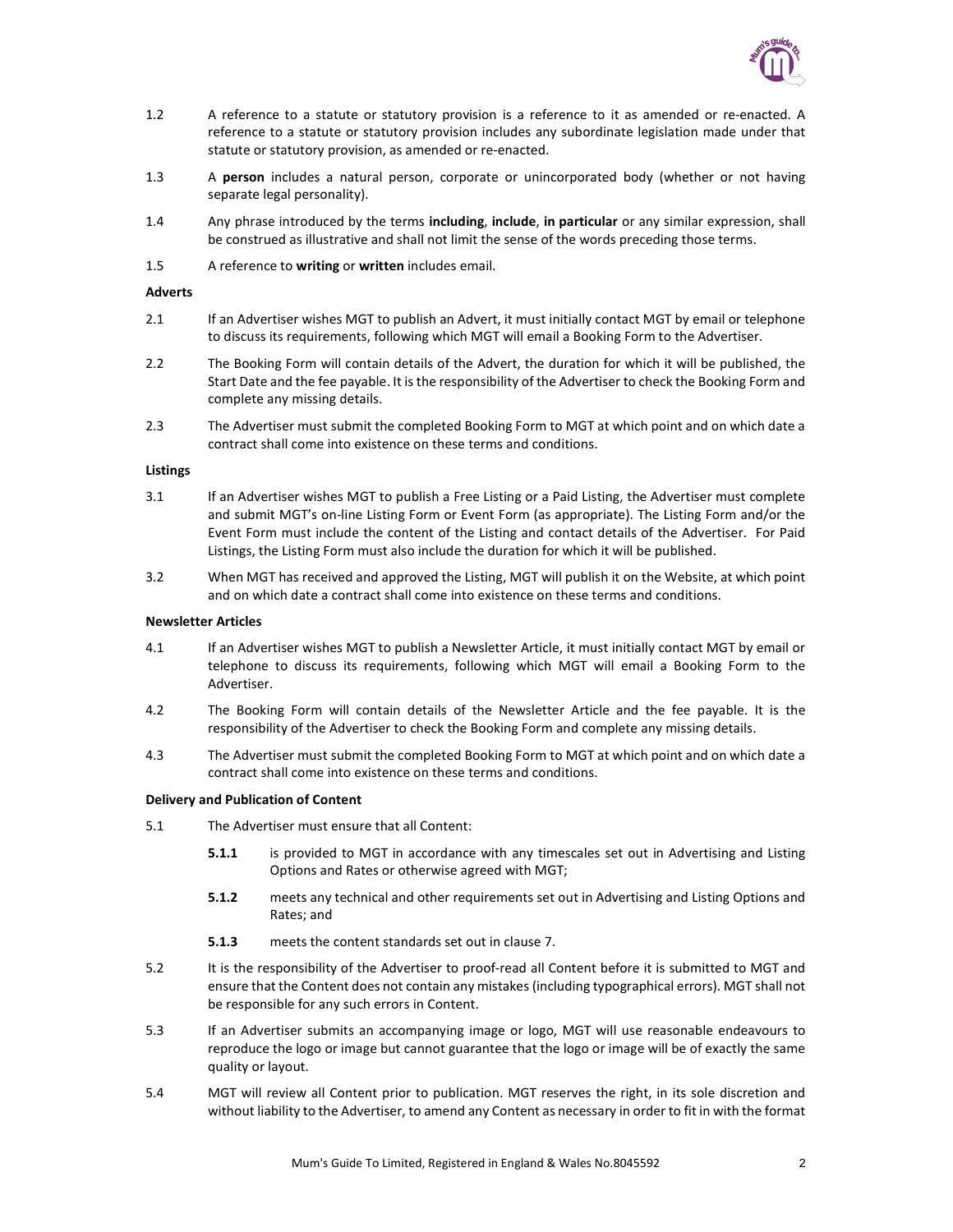

of the publication, as required by any regulatory body (including the ASA) and to reject, remove, cancel or refuse to publish any Content that it considers to be unsuitable or contrary to these terms and conditions. No refund will be given for any Content that is delayed or not published for the reasons set out in this clause.

- 5.5 MGT has sole discretion over the position of Newsletter Articles in any newsletter.
- 5.6 The Advertiser shall not be entitled to see a proof of the Content before publication. It is the Advertiser's responsibility to check that the Content has been published in the form submitted to MGT and manner agreed and to notify MGT if there are any errors. MGT will, if possible, correct any such errors as soon as reasonably possible.
- 5.7 If the Advertiser is not happy with the Content or the way the Content has been published, the Advertiser may notify MGT that it wishes to withdraw its Content and MGT will use reasonable endeavours to remove the Content from the Website and any future editions of any newsletter as soon as possible. Please note that it is not possible to change the content of a newsletter after it has been published. Except in the event of manifest error on the part of MGT, no refund will be given for any Content that is withdrawn for the reasons set out in this clause.

## MGT Obligations

- 6.1 Subject to the Advertiser having complied with clause 5, MGT will use reasonable endeavours to publish the Content on the Website on the Start Date or as soon as possible after. If no Start Date has been agreed, MGT will publish the Content as soon as reasonably possible.
- 6.2 For Adverts and Paid Listings, such Content will remain on the Website for the duration set out in the Booking Form or Listing Form, as appropriate. For Free Listings, Content will remain on the Website for such period as MGT reasonably considers appropriate in its absolute discretion.
- 6.3 MGT will notify the Advertiser by email when the Content has been first published, except that there will be no notification in relation to Event Listings.
- 6.4 Whenever MGT produces a newsletter, it will email it to subscribers then make the newsletter available via the Website. MGT shall use reasonable endeavours to email the newsletter to all Advertisers who have submitted Newsletter Articles.
- 6.5 MGT may, in its sole discretion, additionally publish any Content from the Website, Newsletter or any other website owned or operated by MGT on any social media channel used by MGT from time to time.
- 6.6 If the Advertiser notifies MGT that there has been a change to any information supplied in the Content, MGT will, if possible, update the Content as soon as reasonably possible.

#### Content Standards

- 7.1 The Advertiser warrants as follows:
	- 7.1.1 any information supplied in the Content is accurate, fair and not misleading, does not make unsubstantiated or unsupported claims and does not make dishonest or unreasonable comparisons with any person or any other item published on the Website;
	- 7.1.2 if there is a change in any information supplied in the Content, the Advertiser will notify MGT as soon as possible so that MGT can update the Content where possible;
	- 7.1.3 it has obtained the consent of any living person whose name or image (in whole or in part) is contained in the Content;
	- 7.1.4 the Content is legal, decent and truthful, is not libellous or defamatory and is not contrary to the provisions of any applicable law, regulation or code of practice (including the CAP code and all other codes under the supervision of the Advertising Standards Authority);
	- 7.1.5 the Content does not contain anything that is prejudicial to the image or reputation of MGT or the Website;
	- 7.1.6 the Content does not contain any negligent advice, misrepresentations and is not likely to deceive any person;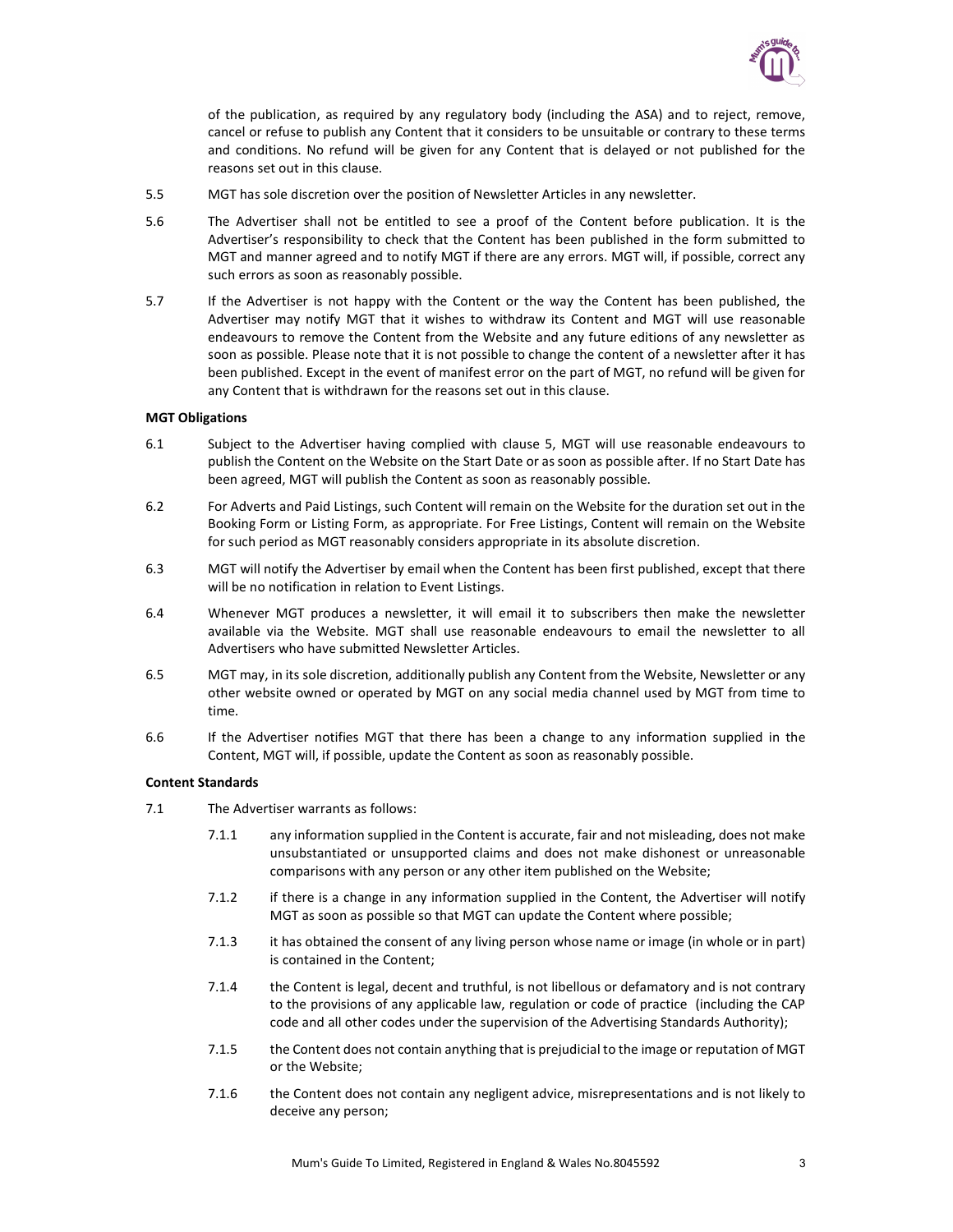

- 7.1.7 the Content, including images, does not infringe the rights of any other person, including any person's intellectual property rights;
- 7.1.8 any Content (including images, links and other digital material) submitted will be free of viruses and will not cause an adverse effect on the operation of the Website;
- 7.1.9 it is the author of the Content or has the right to submit it to MGT for publication.
- 7.2 The Advertiser shall indemnify MGT against any loss or damage it suffers as a result of any breach of the warranties set out in clause 7.1.

# Renewal

- 8.1 If an Advertiser wishes to extend or renew the period of publication of a Paid Listing or Basic Listing, the Advertiser must complete an on-line renewal form which sets out whether the listing should be renewed on the same terms or with any changes or updates. If an Advertiser does not renew a Basic Listing at the end of the period of publication, MGT reserves the right to continue to publish the Content on the Website until such time as the Advertiser notifies MGT in writing that it wishes the Content to be removed.
- 8.2 If an Advertiser wishes to extend the period of publication of an Advert, it should contact MGT by email or telephone to discuss its requirements. Any renewal or extension will only be possible to the extent permitted in Advertising and Listing Options and Rates. If it is possible to extend the period of publication, MGT will supply a new Booking Form to the Advertiser for completion.

### Fees and Payment

- 9.1 The fee payable for publication of Content will be as set out on the Booking Form or Listing Form and in accordance with MGT's published prices which apply at the time the Content is submitted. For the avoidance of doubt, no fee shall be payable in respect of Basic Listings or Event Listings.
- 9.2 Following acceptance by MGT of a Booking Form or Listing Form, MGT shall submit an invoice for the fee to the Advertiser.
- 9.3 The Advertiser shall pay each invoice submitted by MGT in full and in cleared funds to a bank account nominated in writing by MGT within 21 days of the date of the invoice.
- 9.4 If the Advertiser fails to make any payment by the due date, MGT reserves the right to:
	- 9.4.1 remove the Content from the Website immediately; and
	- 9.4.2 charge interest on the overdue amount at the rate of 4% per annum above Bank of England base rate from time to time. Such interest shall accrue on a daily basis from the due date until actual payment of the overdue amount, whether before or after judgment. The Advertiser shall pay the interest together with the overdue amount.
- 9.5 The Advertiser shall pay all amounts due in full without any set-off, counterclaim, deduction or withholding (except for any deduction or withholding required by law).
- 9.6 MGT may refuse to publish Content if an Advertiser has not paid any sums due in respect of previous submissions of Content.

#### Intellectual property rights

- 10.1 The Advertiser will retain ownership of any copyright that may subsist in the Content. The Advertiser grants to MGT the right to:
	- 10.1.1 use the Advertiser's name, trade marks and logos to the extent necessary for the purpose of publishing the Content;
	- 10.1.2 use, store and publish the Content in the agreed manner and reproduce it on any of MGT's social media pages in accordance with these terms and conditions.
- 10.2 Nothing in these terms and conditions shall grant an Advertiser any rights in or to MGT's name, trade marks or logos or any other content on the Website or in any newsletter produced by or on behalf of MGT.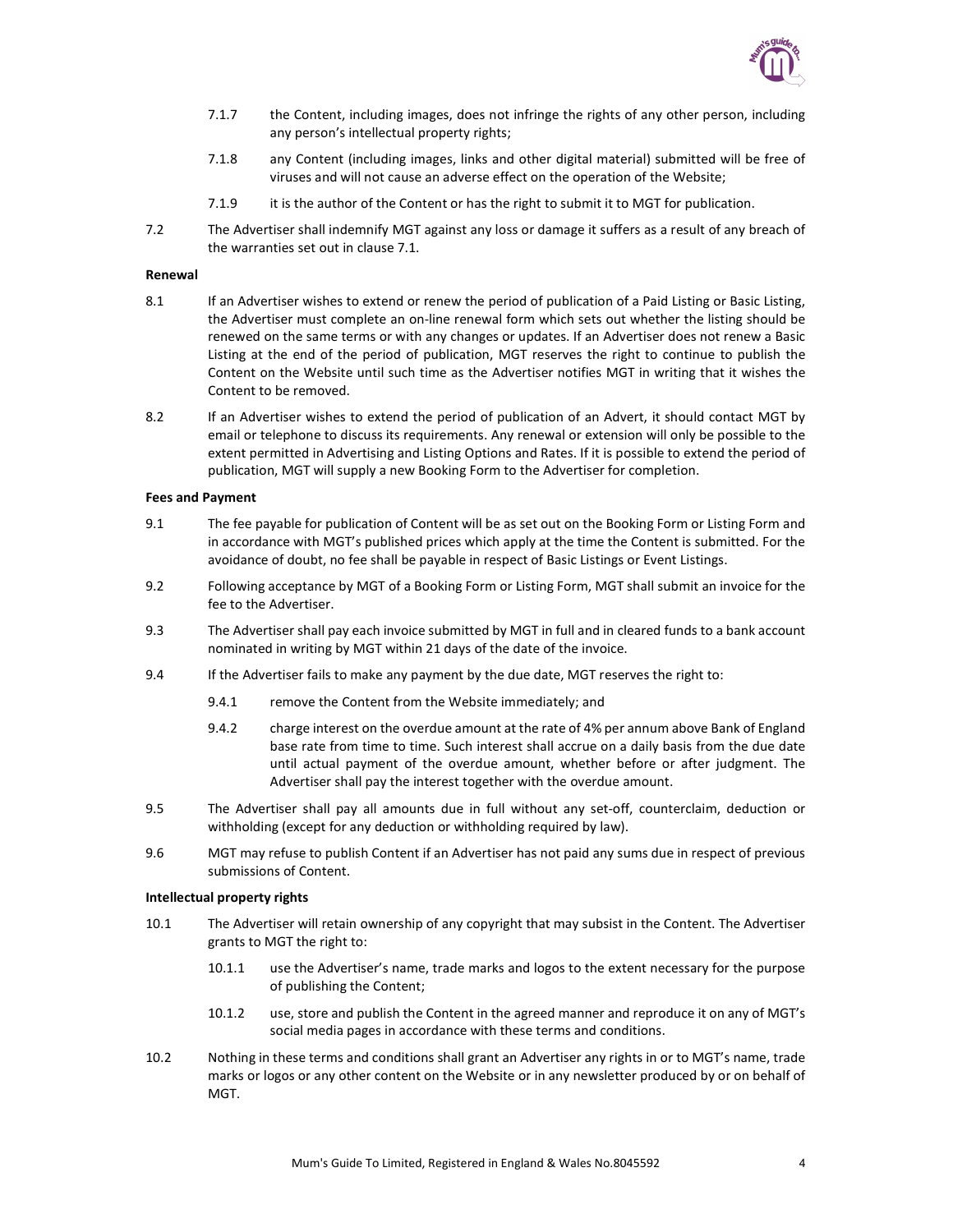

### Limitations of MGT's Liability

- 11.1 Nothing in these terms and conditions will limit or exclude MGT's liability for death or personal injury caused by its negligence or any other liability that cannot legally be excluded.
- 11.2 MGT will use reasonable efforts to ensure that the Website is available during the agreed period for publication of Content. However, MGT does not guarantee continuous, uninterrupted access by users to the Website and MGT shall not be responsible for any failure, delay or interruption affecting publication of a newsletter or publication of Content where such failure, delay or interruption results from any act, omission, interruption or other circumstance beyond the reasonable control of MGT.
- 11.3 MGT shall not be liable to the Advertiser under or in connection with the contract for any (i) loss of profits; (ii) loss of sales or business; (iii) loss of agreements or contracts; (iv) loss of anticipated savings; (v) loss of use or corruption of software, data or information; (vi) loss of damage to goodwill; or (vii) any indirect or consequential loss.
- 11.4 MGT's total liability to the Advertiser under the contract shall be limited to the total fees paid by the Advertiser for publication of the Content.

# Termination

- 12.1 The Advertiser may, at any time, give MGT written notice that it wishes to terminate the contract. If MGT receives written notice at least 3 working days prior to the Content being published, MGT will cancel the contract and refund any fees that have been paid in advance in respect of publication of the Content. If MGT receives notice to terminate after this date, MGT will cancel the contract and, if possible, remove the Content as soon as reasonably possible but no refund will be provided for any fees already paid.
- 12.2 MGT may terminate the contract at any time by giving the Advertiser at least 5 working days' notice in writing. MGT will refund any amounts which have been paid which relate to fees payable for publication of Content after the date of termination.
- 12.3 Without limiting its other rights or remedies, MGT may terminate the contract with immediate effect by giving written notice:
	- 12.3.1 if the Advertiser fails to pay any amount due under the contract on the due date for payment and remains in default not less than 5 working days after being notified in writing to make such payment; or
	- 12.3.2 if the Advertiser commits a material breach of any term of the contract and (if such a breach is remediable) fails to remedy that breach within 5 working days of being notified in writing to do so.
- 12.4 Termination of the contract shall not affect any rights, remedies, obligations or liabilities of the parties that have accrued up to the date of termination.

### **Contact**

- 13.1 Any notice or other communication to be given under these terms and conditions shall be given by email to the most recent email address notified by each party to the other.
- 13.2 An email shall be deemed to have been received when a successful transmission report or return receipt is generated.
- 13.3 If an Advertiser does not have an email address, it is the responsibility of the Advertiser to provide a postal address and telephone number to MGT for contact purposes.
- 13.4 MGT may contact the Advertiser from time to time in relation to the publication of Content and the Website.